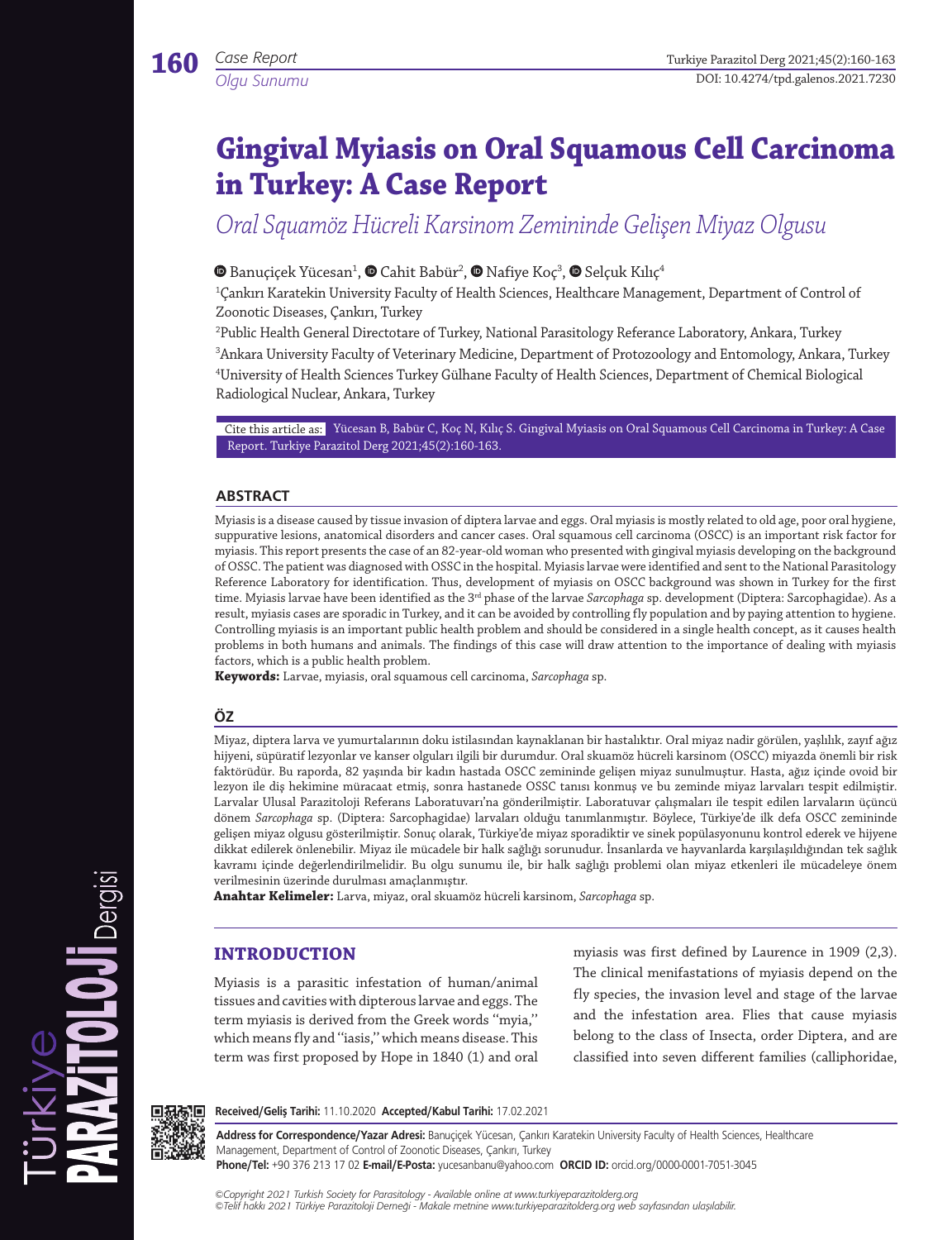sarcophagidae, oestridae, hypodermatidae, gasterophylidae, glossinidae and muscidae), which can infest the skin and body cavities. Myiasis is divided into three groups; i- obligatory (the larvae can affect undamaged skin and require a living host for their development), ii- facultative (free living larvae capable to initiate myiasis to destroy nectoric tissue), iii- accidental (free living larvae which cause myiasis when the larvae are injested accidentally). Myiasis can be also classified according to the anatomical area of infestation; i- cutaneous myiasis, ii- myiasis of external orifices, iii- visceral myiasis. In addition, it can be divided clinically into; i- primary and ii- secondary myiasis. Myiasis most often occurs in the skin wounds, nose, eyes, sinuses, ears, and vagina. Occasionally, it can be observed seen in the mouth (2,4,5). *Sarcophaga* sp*.* is a member of the Sarcophagidae family and a known group of flies which cause myiasis in Europe and Turkey. They are called flesh flies, and their adults are twice the size of house flies. These flies generally leave their eggs or larvae in the nasal cavity and cause myiasis on living tisues. In this study, we present a case of *Sarcophaga* sp*.* myiasis seen in the oral cavity.

#### **CASE REPORT**

An 82-year-old female patient visited a dentist with a complaint of a tongue wound. The patient was directed to the hospital by dentist due to the complicated apperance of the wound, and there was indications for a poor oral hygiene. A moderately sized lesion was observed in the patient's mouth. On physical examination, an ovoid lesion of approximately 4 cm was detected in the right half of the sublingual region that crosses the midline and not descends to the floor of the mouth. Induration around the lesion and fixed lymph nodes of 1 cm in the left upper jugular, 1 cm in the middle jugular, and approximately 3 cm in the right upper jugular were detected by palpation. A biopsy of the lesion showed that the patient was suffering from a well-differentiated squamous cell carcinoma. After debridement of the lesion, a large number of larvae were detected within the lesion. Two larvae removed alive from the lesion were sent to the parasitology laboratory for examination, where they were identified as the third instar larvae of *Sarcophaga* sp. using standart taxonomic keys (6,7).

For this identification, microscopic preparations were prepared by dissection of the cephalopharyngeal skeleton and anterior and posterior stigmas of the larvae. The shape, number and order of larval segments, peritemes and perithem buttons were evaluated morphologically. It was determined that the larvae were 10-12 mm in size and consisted of 12 segments, which were seen as transverse spiral bumps (Figure 1A). The back end of the *Sarcophaga* sp. larvae had a pit-like structure that enclosed the posterior stigmas. The posterior stigmas consisted of three long slits, while the middle one was straight and the others were curved (6,7) (Figure 1B, C).

It was observed that the anterior stigmas extending from the lateral surfaces of the second segment were small and had a fan-like structure consisting of 13 branches, while the cephalopharyngeal skeleton was typical to *Sarcophaga* sp. (6,7) (Figure 2A, B).

In the literature, local application of various substances such as ivermectin, turpentine oil, mineral oil, ether, chloroform, ethyl chloride, mercury chloride, creosote, saline, phenol, calomel, olive oil, iodoform are recommended for the control of larvae. In addition, it is necessary to apply treatments that prevent the development of secondary bacterial infection in the skin



**Figure 1.** A) *Sarcophaga* sp. 3rd stage larvae, B, C) Posterior stigmas (posterior spiralce)



**Figure 2.** A) Anterior stigmas (anterior spiracles), B) Cephalopharyngeal skeleton

surrounding the lesion where myasis agents are located. In the present case, the larvae were physically removed from the wound once a day until they were completely cleaned, and antibiotic treatment was initiated in terms of infection while the patient was being treated for cancer. However, the patient's condition deteriorated soon and she died thereafter.

### **DISCUSSION**

Myiasis is a parasitic invasion of tissues by living larvae, usually seen in tropical and subtropical countries, and often caused by poor hygiene (8). Myiasis particularly affects the elderly humans and develops also secondary to poor alcoholism, and suppurative lesions (9). After the female flies lay their eggs on the damaged tissues, the larvae can settle in the deep tissues. Cases of myiasis in the mouth and nasal cavity can cause dangerous complications which can result even with death. Larval infestation causes progressive destruction and cavitation and ultimately adheres tightly, forming a fibrous capsule that causes difficulties in dissection during surgery (10). The severity of tissue destruction depends on the number of larvae that settle in the host tissue.

Although oral myiasis is mostly seen in tropical countries, it can also occur in temperate climates when oral hygiene is inadecvate and in immuno-surpressed patients. It is known that patients with suppurative lesions, severe bad breath, facial trauma,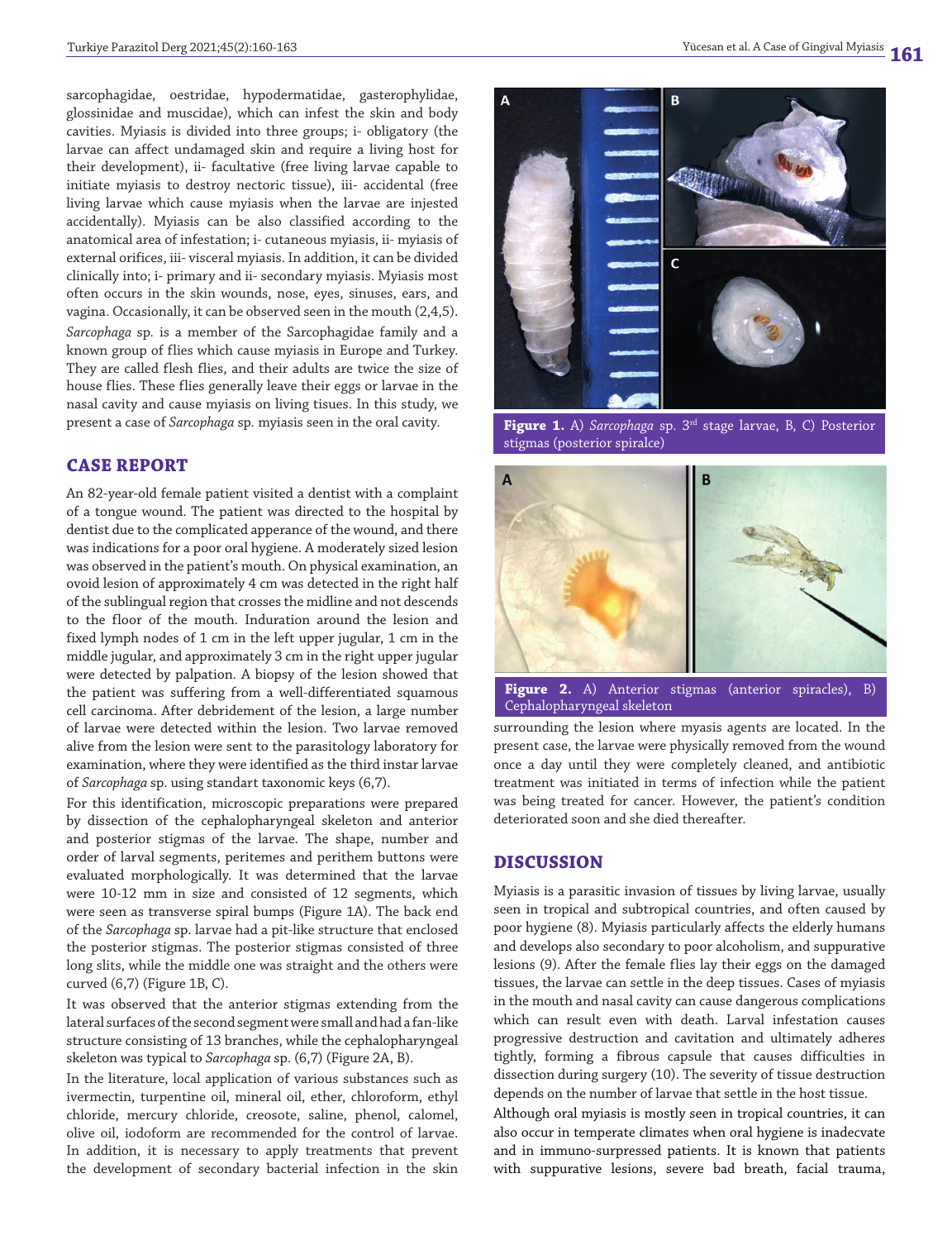| Table 1. Oral myiasis cases which were reported from Turkey |                                 |              |            |        |                |                                                 |                                                         |                                                                                    |                                                                                                       |
|-------------------------------------------------------------|---------------------------------|--------------|------------|--------|----------------|-------------------------------------------------|---------------------------------------------------------|------------------------------------------------------------------------------------|-------------------------------------------------------------------------------------------------------|
| <b>No</b>                                                   | Author,<br>publication<br>year  | Case<br>year | City       | Gender | Age            | <b>Localization</b>                             | <b>Species</b>                                          | Systemic<br>diagnosis                                                              | <b>Treatment</b>                                                                                      |
| $\mathbf{1}$                                                | Ciftçioğlu et<br>al.(12)        | 1996         | Ankara     | M      | 80             | Orotracheal<br>myiasis                          | Wohlfahrtia<br>magnifica<br>(Diptera:<br>Sarcophagidae) | Intensive care<br>patient, poor general<br>condition                               | The patient was<br>lost                                                                               |
| $\overline{2}$                                              | Erol et al.<br>(13)             | 2000         | Diyarbakır | W      | $\overline{4}$ | Myiasis in the<br>upper lip lesion              | Calliphora spp.                                         | Healthy but poor<br>oral hygiene                                                   | The patient could<br>not be followed<br>after mechanical<br>debridement                               |
| 3                                                           | Gursel et al.<br>(14)           | 2002         | Konya      | Μ      | 26             | Oral cavity<br>(Gingival myiasis)               | Diptera:<br>Calliphoridae                               | Healthy but poor<br>oral hygiene                                                   | Mechanical<br>debridement,<br>patient recovered<br>in six months after<br>periodontal flap<br>surgery |
| 4                                                           | Yazar et al.<br>(15)            | 2002         | Kayseri    | M      | 15             | Oral cavity                                     | Sarcophaga sp.                                          | M. tuberculosis<br>was detected in<br>the CSF taken<br>after meningeal<br>symptoms | Mechanical<br>debridement, the<br>patient died on the<br>$30th$ day                                   |
| 5                                                           | Büyükkurt et<br>al. (16)        | 2008         | Erzurum    | M      | $\overline{4}$ | Oral cavity<br>(Gingival<br>myiasis)            | Wohlfahrtia<br>magnifica<br>(Diptera:<br>Sarcophagidae) | Unavailable                                                                        | After mechanical<br>debridement,<br>recovered in 3<br>months                                          |
| 6                                                           | Balcioglu et<br>al. (17)        | 2008         | Manisa     | W      | 65             | Subungual<br>myiasis                            | Calliphora spp.                                         | Chronic psychosis                                                                  | Mechanical<br>debridement and<br>recover                                                              |
| 7                                                           | Arslan et al.<br>(19)           | 2013         | Van        |        | 2              | Oral cavity<br>(Gingival myiasis)               |                                                         | Unavailable                                                                        | Mechanical<br>debridement and<br>recover                                                              |
| 8                                                           | Cetin<br>Özdemir et<br>al. (20) | 2013         | Gaziantep  | М      | 43             | Gingival groove<br>region (gingival<br>myiasis) | Wohlfahrtia<br>magnifica<br>(Diptera:<br>Sarcophagidae) | Unavailable                                                                        | Mechanical<br>debridement and<br>recover                                                              |
| 9                                                           | Taş Cengiz et<br>al. (21)       | 2019         | Van        | M      | 63             | Oral cavity<br>(Gingival myiasis)               | Diptera:<br>Calliphoridae                               | Intracerebral<br>hemorrhage,<br>respiratory failure<br>and hypertension            | Mechanical<br>debridement, the<br>patient died on the<br>$6th$ day                                    |

persistent mouth opening, thumb sucking habits and advanced periodontal diseases, lesions in tooth extraction areas, fungal infections of the buccal mucosa, oral carcinomas and epilepsy are susceptible to oral myiasis (11).

In Turkey, nine oral myiasis cases were reported (12-22) (Table 1), showing that kind of myiasis was mainly observed in the elderly and younger ages.

Cases of myiasis developing in different types of carcinoma have been reported worldwide (22-32). The most common malignant lesion in the head and neck region is squamous cell carcinoma (SCC) (33). Oral SCC (OSCC) is a possible risk factor for myiasis for humans or other mammals. In oral myiasis cases, larvae can cause itching and irritation, as well as cause serious and sometimes lifethreatening bleeding by destroying vital tissues. With this article a myiasis case is reported in developing OSCC ground for the first time in Turkey. Myiasis occurring on OSCC background were reported five times from India and four from Brazil (24,25).

Prevention is based on the fight against adult flies. Limiting myiasis is an important issue for public health. Poor health conditions and insufficient sanitation are important risk factors for myiasis, especially in underdeveloped countries with low socioeconomic status. It is very important for people living in endemic areas to not leave their wounds open and avoid sleeping outdoors. Physicians should consider clinical examinations in terms of myiasis during the months of May-October, when the fly population is intense throughout our country. In addition, it is known that myiasis can be significantly reduced by informing the people in the regions dealing with animal husbandry, training the personnel who are interested in wound care in health units or hospitals, and combating the factors.